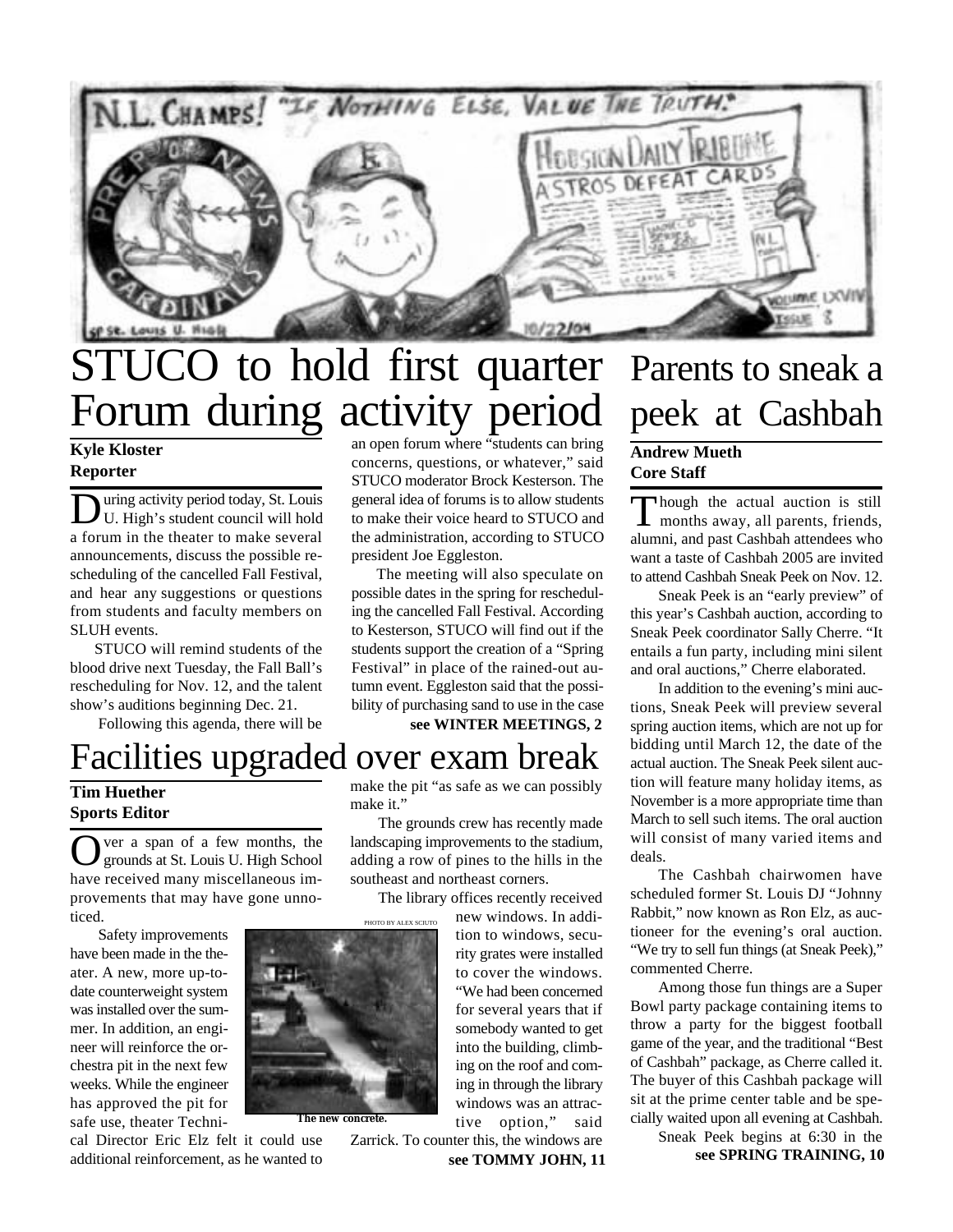### $\overline{2}$ **News** October 22, 2004 Republicans, Socialists to debate

The Young Republicans and Young<br>Democratic Socialists will square off he Young Republicans and Young next week in the "Tag Team Debates." This event is St. Louis University High's version of the debates between Senator John Kerry and President George W. Bush, and will feature many of the same questions.

Librarian Eleanor McCarthy, head of the Young Republicans, and history teacher Jeff Harrison, S.J., head of the Young Democratic Socialists, have been preparing their candidates for an event that promises to be both fun and intellectually stimulating, as was the last SLUH debate four years ago. McCarthy reported that, after the last debate, students were arguing back and forth on the important questions during the school day. As the presiding judge over the debate, McCarthy will initiate a coin toss to decide which side presents first and keep time for each candidate.

The format will feature a panel of two to three debaters from each team who will begin with a three-minute opening statement and close with a three-minute sum-

# Seniors

Kevin Becvar Daniel Burghoff David Franklin Brendan Harris Laurance Howe Christopher James Michael Mueller Richard Nguyen Matthew Odenwald Charles Samson Henry Samson Christopher Shaver Timothy Szewczyk Kevin Turkcan

Joshua Vaughn David Venker Gregory Viverito

### Juniors

Nicholas Arb John Bauman Anthony Bell Tony Bertucci David Bosch Alexander Brescia Benjamin Farley Benjamin Favier Daniel Finucane Wes Going Douglas Griesenauer Michael Guilfoy Killian Hagen

mary once all questions have been completed. For each question posed to a debate team, the designated speaker will have three minutes to make his argument and the opposing speaker will receive two minutes for a rebuttal. Although similar to the presidential debates, the SLUH version is different in that it consists of teams in which all panel members from each party can take an active role in answering both the questions and rebuttals.

The categories for the questions will be decided and finalized sometime this week.

Paul Barker and Tim Nesmith, seniors on the Democratic Socialist side, plan to use their opening statement as a time to lay out their general political views.

McCarthy said, "The debate is a good way for people to participate and get involved in politics."

With the election so near, this debate should be both a great experience and a chance for students to show support for their candidate. Come see the debate next Tuesday during activity period in the theatre, which will last approximately 40 minutes. If you miss this heated contest, the highlights will appear on SLUH's broadcast station, KUHI- TV.

Brian Hartwig Kevin Heine Maxwell Hogan Kevin

Scott Rice

### WINTER MEETINGS

#### (from 1)

of another event rain-out would be open for discussion as well.

 According to Kesterson, STUCO discusses these topics often, but, because these issues involve more than just the members of STUCO, they will bring them all to the faculty, administration, and students.

In an effort to increase communication between the student body and SLUH's faculty, STUCO addressed the faculty in a meeting over the summer to request more faculty attendance at the forums, according to Eggleston. In a meeting on Tuesday, in which STUCO planned out today's forum, Principal Mary Schenkenberg guaranteed that an administrator would attend the forum.

 STUCO welcomes everyone to attend the forum during activity period in the theater today. Homeroom representatives must attend the forum.

> **Quote of the Week** "Those serpents! There's no pleasing them!"

—Lewis Carroll

Timothy Schisler Timothy Schmidt

Andrew Schroeder Timothy Seltzer Daniel Stewart

Samuel Stragand Matthew Walsh Joseph Wotawa Brian Wulf

Howenstein Timothy Huether Stephen Kainz Andrew Kaiser Timothy Kim Anthony Kruse Shane Lawless David Lesko Timothy Malecek Daniel Marincel Andrew Miller David Mitchell Nicholas Niehaus Brian Odem Joseph Repp

PHOTO BY KYLE KLOSTER



*S e a n*  $W$ *h*  $a$  *l*  $e$   $n$ , *right, addresses the N a t i o n a l H o n o r Society's Induction Cere m o n y crowd.*

### adds 60 new members at induction Jason Rusch

## James Schaefer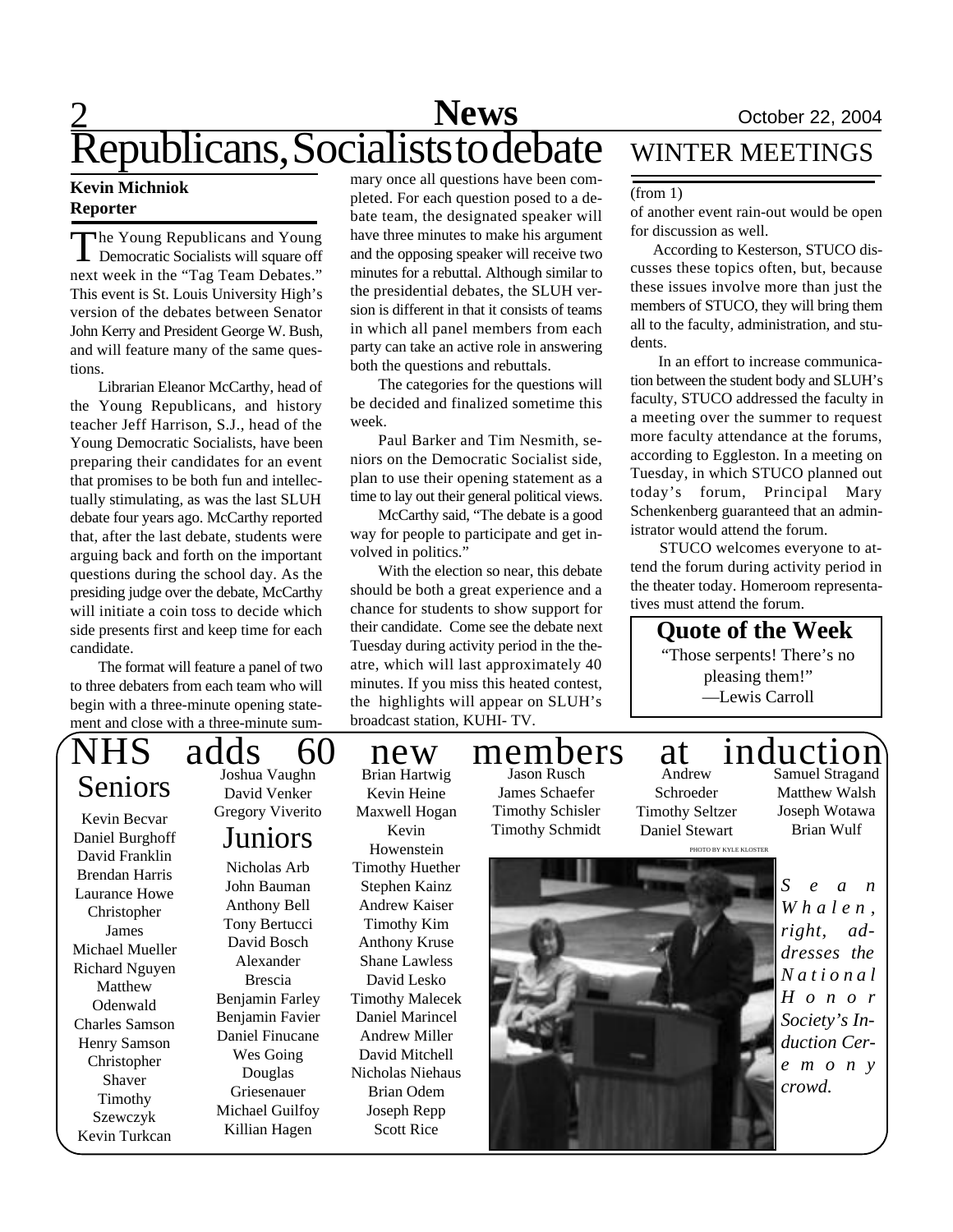### **October 22, 2004 Opinion** 3 COMMENTARY Sciuto questions mandatory class meeting

### **Alex Sciuto Features/Photography Editor**

Yesterday, I sat for an infomercial during activity period. Instead of a sprightly fake-blonde housewife selling me rotisserie ovens or George Foreman pushing one of his many lean, mean fatreducing grills, I, along with my classmates, was sold graduation invitations, "personal" yearbooks, bling bling tassels, drinking tankards, glow-in-the-dark sweatpants, and boxers, among many other '05 items. This past Tuesday, the juniors sat through another informercial for Jostens, this time for class rings. As the sales presenter said, a class ring defines your class and is able to transport you back to your high school years.

Like any other infomercial, the presenter clearly set out the positives of his many products, especially the invitation cards. As his Powerpoint presentation showed, simple cost-benefit analysis demostrates how a heavily-attended graduation party can result in a nice lump of cash for the new graduate. The presenter assumed that for every attendee to your own graduation party you receive \$25, and after subtracting the cost of the invitation, that leaves \$23 dollars and change. Multiply that by the number who attend, and the presenter calculated that one could end up with upwards of five hundred dollars. If you know someone who can't attend, the man said, still send them a graduation announcement. That's a nice hint for them to send you money.

How much more crass can Jostens become, appealing to our basest and most self-serving desires? And what does it say that SLUH students cheer when the final profit of a graduation party pops onto the screen? The presentation began by emphasizing how far we have come since we were born. He emphasized how much we have grown. We have grown for what? Have we grown up to take advantage of our parents who throw a graduation party and the guests who attend? Hasn't SLUH instilled in all of us, the students, a belief that there is so much more than just material value and self-promotion?

The main reason given for this meeting's being mandatory is that parents want to get the packets from Jostens through the students, and a way to guarantee that students get the packets is handing them out at the meeting. Well, why doesn't Jostens send the packets directly to the parents instead of relying on the students? Why not make the meeting optional? Then, those who want invitations or glow-in-the-dark sweat pants can attend, and those (like me) who don't want glow-in-the-dark sweat pants don't have to attend.

Normally class meetings are for informing a class about certain pertinent events like retreats, dances, or scheduling next year's classes. Why then schedule a mandatory sales pitch?

# LETTERS TO THE EDITORS

## To the Editor:

Recently my classmates have been treated improperly for

actions that I believe instead reflect our "men for others" attitude perfectly. Some of this treatment has been due to students "loitering." In reality, these students were adding life to an otherwise industrial- and dead-looking area just by being there. Another reason for this treatment is the blindness all adults have to teenagers which causes them to see us only as delinquents. This blindness caused the administration to see penny-throwing as being malicious. In fact, these students were giving much-needed pennies to each other for chocolate milk in the cafeteria.

The most absurd cause of this poor treatment of my classmates is overzealous attention to off-campus parties and drinking. Now, think about it, why would any intelligent SLUH student, as these guys are, put a picture of himself drunk and slobbering on the internet? Obviously the reason they acted so self-destructively and put the pictures of it on the internet was to show us all what not to do. How could we possibly know what not to do without concrete examples as they have given us? These students do not deserve such horrible treatment after being so selfless and other-centered.

The argument the administration gives against what I have said thus far is the idea that "these actions show SLUH in a bad

**see HAMILTON, 11 see ZINN, 11** 

### Hamilton addresses injustice Zinn reflects on substance abuse To the Editor:

I am one of the guys who never cared about what we did to our bodies, as long as we could get a buzz out of it. I am one of the guys who always said "It's no big deal," and "At least I'm not hurting anyone." It felt as if Joe Locastro was writing that letter to me, even though he has never met me before. Many of you have, and many of you know the troubles I have had throughout my time at SLUH and even into college. Some of you may have even seen me in the halls and thought that I was just a big slacker.

For those of you who don't, let me give you a little background on who Mike Zinn is on the inside. I suffer from bipolar disorder, which by itself has caused me more trouble than I would have ever asked for. To make things worse, I am also an alcoholic and an addict. All of those things combined have led to many frightening instances where I was very close to death, and being only 18 years old, I don't see that as a good thing. I attended the University of Missouri in Columbia, but the temptations there were just too big, and I ended up having to withdraw from the school and I am now living at home. My life had completely bottomed out because of alcohol and drugs.

Right now I am in an outpatient therapy program where they are trying to address these issues in my life. Also, I am beginning to attend Alcoholics Anonymous meetings, and I finally feel like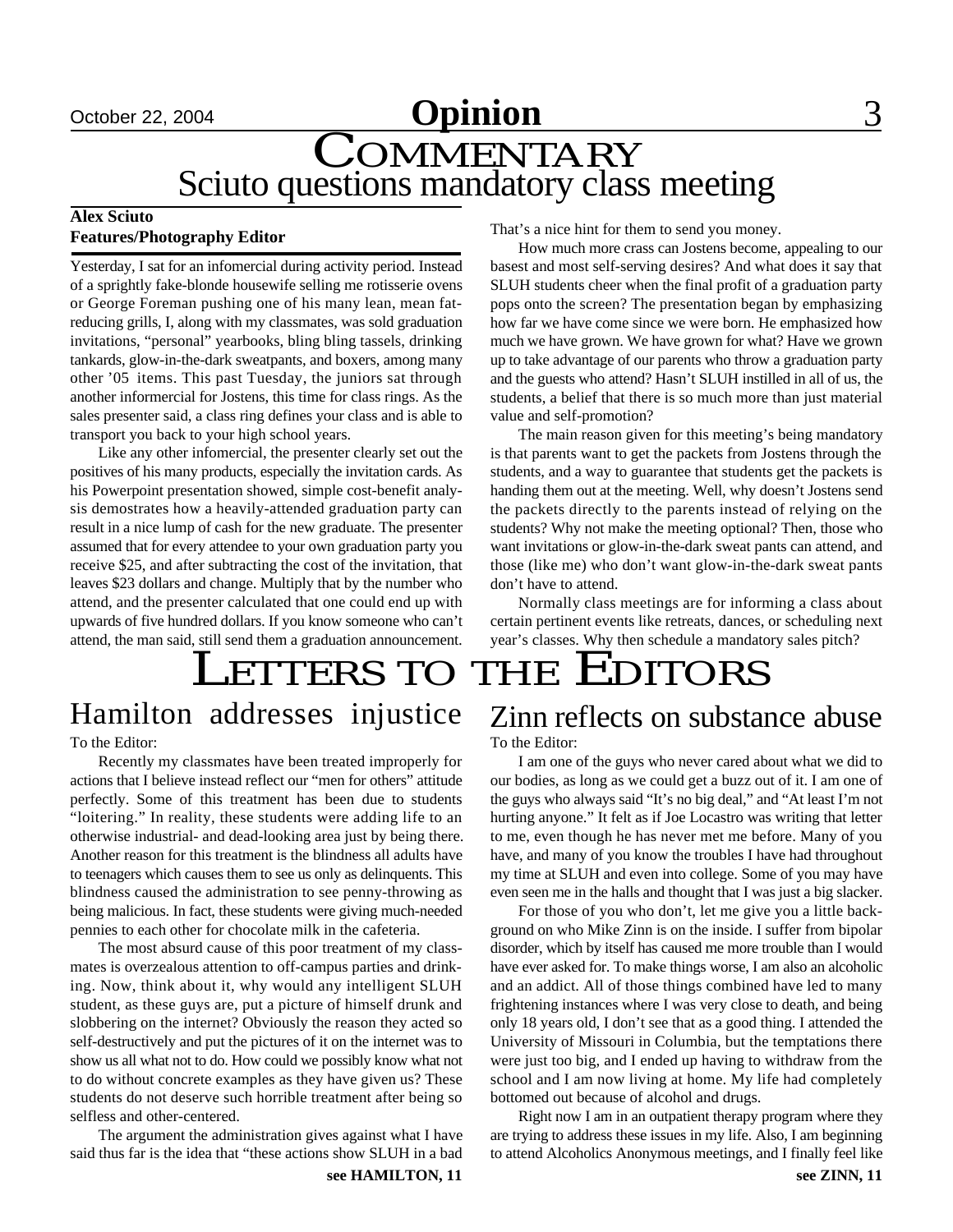# 4 **Opinion** October 22, 2004

### LETTER TO THE EDITORS Hill comments on Burke's Pastoral Letter

To the Editor:

When I first read this Tuesday's Special Issue of the *Prep News*, I was stunned both as a Catholic and personally. Originally, I had been informed of the Archbishop's letter through my aunt and when she told me what he was saying, I picked up the paper and read about his letter. While I had disagreed with what I was reading before, I had not read his letter until this Special Issue of the *Prep News*. I initially felt like rejecting the Church for what both those featured in the *Prep News* and what Archbishop Burke said about these five "intrinsically evil acts." But then I realized that to act with such haste and intolerance would be as narrow-minded as the Church.

Although I will miss voting by a mere two weeks, I would without hesitation vote for Kerry because the fact of the matter is that while I agree that it would be arrogant to say that I know better than the Church, I will be open to the possibility that Archbishop Burke and the Church are wrong about their treatment of the many other issues as insignificant, the severity of a "disordered" and "intrinsically evil" homosexuality, and the effect these should have on our voting, despite what the "Voter's Guide for Serious Catholics" may say about the Church's "unwavering moral teachings." This quote puzzles me when I think that Thomas Aquinas, a doctor of the Church, said that a male was not fully developed as a human until forty days after his birth and therefore did not have a soul until then. But now they believe the child has a soul nine months and forty days before this, a belief which took years for them to accept. And while I realize that the Catechism is perhaps one of the highest sources for guidance on these five issues, it still makes me wonder why, then, is there obvious disagreement between the bishops to come to this same conclusion? Is there something inherently discordant in this argument, then? I feel that there is, whether it be a feeling or something concrete.

On the topic of homosexuality (just quickly so as not to bring up an old topic), Archbishop Burke says "homosexual acts are intrinsically evil" ("On Our Civic Responsibility for the Common Good," pg 15) and Bishop Sheridan says that people who vote for a candidate that supports this and the other intrinsically evil acts he mentioned will "jeopardize their salvation." If we vote for these people and jeopardize our salvation, what does this mean for the people who commit homosexual acts? Is this to say that God will choose to deny salvation for active homosexuals? So, should the idea that Jesus accepted everyone and even the "lowest" of society be interpreted to exclude homosexuals?

As an active advocate for the pro-life cause, I cannot ignore my urge to speak on this issue. I absolutely oppose cloning, abortion, and euthanasia, but will that change my vote (if I could vote)? NO. Because the problem is that while the Republicans are conservative and, like the church, slow to change or resistant to change, Democrats are more progressive and welcome change. And change takes courage—more courage than it takes to stand by a decision. So, not only would I vote for a Democrat, but I will continue to actively fight the positions that I disagree with. If you are not open to the possibility of being wrong and to change, then what good is sticking by a decision? In that light, should we admire Bush for sticking by this war even though his choices have cost hundreds of lives? Act with conviction, but be open to the possibility of error and change. Isn't this possible?

Perhaps because of their intense focus on one's inalienable right to life or their eagerness to persuade our opinions to agree with theirs, I see very little mention of the death penalty in the Archbishop's letter and few if none in the Special Issue of the *Prep News*. Is that not important? Is this not a human life as well? While I am aware of the Church's stance on the death penalty, I also realize that in current practice, the death penalty in America is opposed to what the Church teaches in that the methods it uses are not bloodless, that is, lacking the consideration of human emotion in their decisions. Therefore, our death penalty is the equivalent of killing even in regards to what the Church teaches. Yet while one presidential candidate opposes abortion and supports the death penalty, the other presidential candidate opposes the death penalty and supports abortion. Is there any real way to say one life is worth more than another if every life is worth an infinite amount? And isn't killing to stop the killing only perpetuating the cycle? Then why does Archbishop Burke tell us to ask ourselves "whether it is fair to our unborn brothers and sisters to help put someone in office who will not lift a finger to save their lives because we favor that candidate's position on healthcare reform, education, the death penalty or some other issue" ("On Our Civic Responsibility for the Common Good," pg 19)? If anything, is not the lower of the two the criminal on death row? And therefore, perhaps it could be reversed and we should reach out more to him. I believe Jesus set the example when he left all the others for one sheep in the Parable of the Lost Sheep.

Basing our voting so intensely on such a small group of issues is the most relevant example of Archbishop Burke's and, in the Church, many other authority figures' narrow-mindedness. Therefore, one other thing I wanted to share is this cartoon of a slideshow that I believe represents why so many other aspects of the Republican Party are at odds with the ideas of Catholicism and more specifically, the teaching of Jesus (despite their stance on abortion). I believe this first appeared in *Mad* magazine and while it may be a distortion, I think the points it conveys are accurate. In each picture is a quote from Jesus and then the Bush campaign's imagined response against the quote. When Jesus says, "Give to him who begs from you, and do not refuse him who would borrow from you," below are the words "Jesus favors more government handouts for welfare cheats." When Jesus says, "Judge not, that you be not judged," below are the words **see HILL, 11**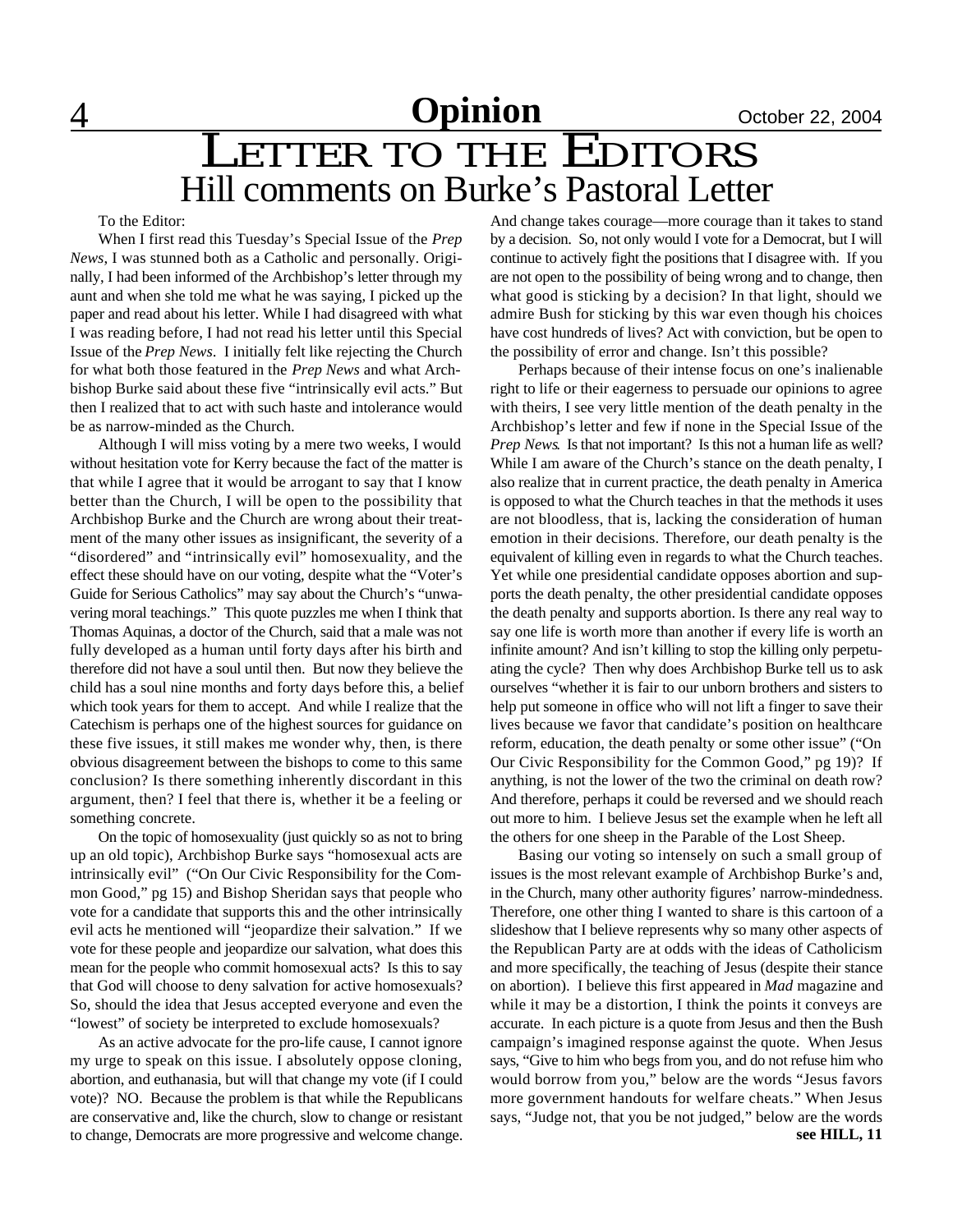### October 22, 2004 **Sports** 5 Footbills fall to DeSmet, defeat CBC *Team wins first game vs. CBC in three years* **Sports**

### **Reporter**

In the past two weeks, the Jr. Bills have<br>faced two of their biggest rivals, the In the past two weeks, the Jr. Bills have DeSmet Spartans and the CBC Cadets. The Bills lost to the

**Bryan Glaenzer** Closing out what had been a very bad SLUH scored twice, both times by junior quarter for the Warriorbills, DeSmet snuck in another touchdown with just 12 seconds left, bringing the score to 16-0.

> However, the Footbills fought back: if only the second, third, and fourth quar-

Spartans but triumphed over the Cadets.

The Bills fought to the end in a 32-23 loss to the J-Bills West. DeSmet scored first on a field goal with a little more than five minutes left in the first quarter.

Just under a minute later, while SLUH was driving down the field, DeSmet intercepted the ball and returned it

for a touchdown, but missed the extra point.

### **Tim Malecek, Andrew Schroeder Reporters**

**D** uring the weekend of Oct. 8, uring the weekend of Oct. 8, Hudson Tournament well against St. Dominic and CBC. The St. Louis U.High Jr. Billikens had already played and defeated St. Dominic 5-1 earlier in the year and lost to CBC 3-0.

SLUH played with a lot of energy in the opening minutes against St. Dominic. The Jr. Bills sent the ball into the corner first, before crossing it, which gave the offense much better chances than in previous games. Eight minutes in, junior defender Malcolm DeBaun crossed to the center and streaking sophomore Matt Leinauer just missed in front of the net. Two minutes later, the Jr. Bills had another quick counterattack, after a clear by senior Brent Zang. Senior Matt Wilson flicked the ball to junior Tom Irvin, who crossed to Leinauer, who was stopped by



The Jr. Bills had complete momentum until a St. Dominic long ball led to a

breakaway. The forward shot over the sliding Joe Guntli but just over the top of the net.

Midfield play largely dominated the next ten minutes with neither team getting any decent scoring chances.

About midway through the half, junior Zach Weiss blasted a shot from the top of the box after a defensive misplay, but the goalie made an amazing diving save to

maintain the 0-0 tie. SLUH sent many balls through the middle, but all their shots went high or wide.



**Junior Zach Weiss handles the ball Wednesday night vs. CBC. SLUH lost 2-1.**

Stephen Simmons. SLUH converted a two-point conversion on a pass from Matt Behr to the lanky Curtis Hoette. However, the extra point conversion on the second touchdown was blocked.

After scoring four minutes into the quarter and then again with only fifty seconds left, it looked as though the scoring had finished for the half. In what was nearly an identical situation to the end of the first quarter, however, the Spartans, with only 20 seconds left, once again snuck in a touchdown on a pass to the same receiver, bringing the score to 23- 14.

The Behrattackbills came out strong from the half, kicking a field goal five minutes into the third quarter. In what seems to be a trend with the Spartans, they once again edged in a field goal with only four seconds left in the quarter to keep the Kornfeldbills from gaining.

**see SPLIT, 12** In the fourth quarter, DeSmet ran in a touchdown, but failed to convert the extra

## Soccerbills go 0-2-1 versus CBC, DeSmet

The beginning of the second half was also largely a midfield battle, with both teams kicking passes deep into the other

> end. With 25 minutes left in the game, junior Chris Schranck dribbled the ball around the top of the box until dropping the ball back to senior Scott Brown, who rocketed a shot just over the crossbar.

> T h e Vodafonebills had their best chance with 22:00 left. DeBaun sent a ball to senior Tim Weir from the corner, who passed to

**see SOCOM, 8** senior Paul Eschen in the other corner. After beating a defender, Eschen passed



**Junior Stephen Simmons carries the ball in the 32-23 loss to DeSmet.**

ters were played, the Gridironbills would have won 23-16. In the second quarter,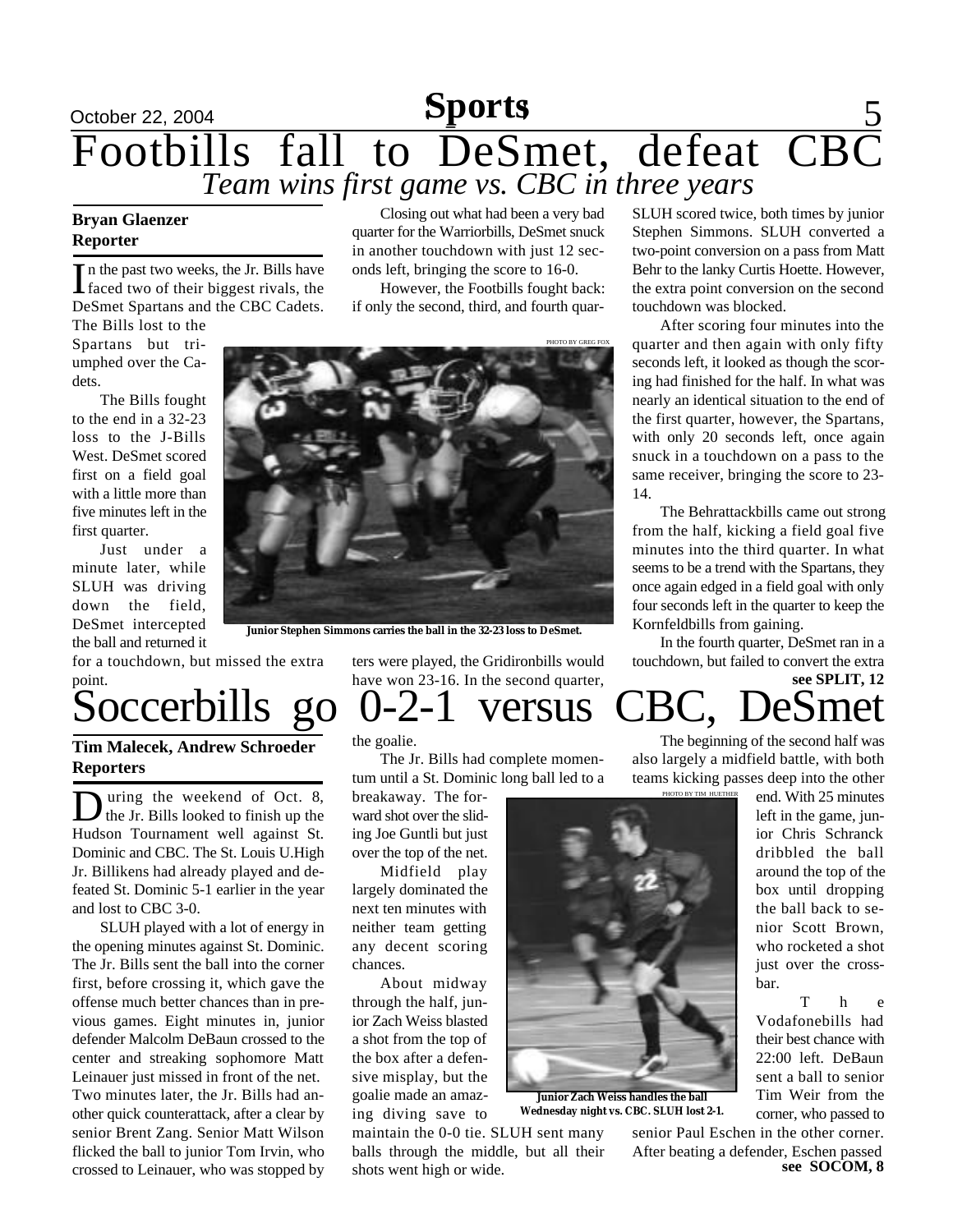## **Sports October 22, 2004**

# Amphibiousbills wrap up regular season

### **Greg Mantych Reporter**

6

Throughout the past two weeks, the<br>St. Louis U. High water polo team hroughout the past two weeks, the had played its share of victories, close

games, and defeats. Taking part in the MICDS Invitational tournament and wrapping up their regular season play, the Polobills have shown a wide range of ability in the recent matches.

Two weeks ago Thursday, when most students had rigorous exam study on their minds, the SLUH water polo team had fellow powerhouse Chaminade to worry about. Since the Red Devils had defeated SLUH in their last meeting, the team knew this would be an intense game.

From the very start, the two teams kept up with each other, continuously trading goals in the first and second quarters. With senior Tim Heafner scoring three goals and junior Ben Favier adding one as well, SLUH stayed right behind Chaminade as the first half ended with the Red Devils up 5-4.

Two more goals from Heafner, balanced by an additional goal from Chaminade, left the two teams at the end of the third quarter, 6-6.



**Senior Tim Heafner (dark cap) takes a shot against Parkway South on Wednesday.**

> As the fourth quarter began, junior Mark Abram put the Speedobills in front with two strong goals, the second coming off of a poor Chaminade kick-out.

However, while SLUH had the comfort of an 8-6 lead, Chaminade soon cut the

margin to one by zipping a shot past senior goalie Rick Bettger towards the end of the fourth quarter.

In order to prevent a tie and overtime play, SLUH needed to freeze CCP's offense in the last few moments, and an

interception by senior Tim Szewczyk with a mere three seconds left secured an 8-7 victory for the Jr. Bills.

In what proved to be another close game, SLUH faced off against John Burroughs last Tuesday during exams, narrowly defeating them 9-7.

In the first quarter, alternating goals flew back and forth amongst the two teams, but John Burroughs managed to gain the upper hand, leading 3-2 as first period time expired.

As the second quarter rolled on, Burroughs was unrelenting in their scoring as they racked up three unanswered goals, putting SLUH down by four at the half.

However, refusing to be outdone, the Aquabills jumped out after halftime by scoring three goals of their own by Heafner **see POLO, 13**

## Holdoutbills start preseason with Jesuit Tourney

### **John Pecher Reporter**

L ast weekend, the St. Louis U. High<br>varsity hockey team traveled to Kanast weekend, the St. Louis U. High sas City to compete in a Jesuit tournament hosted by Rockhurst High School. DeSmet, Rockhurst, Regis, and Brophy all sent teams to the tournament. Coming off two preseason victories, the Jr. Bills continued to look promising.

 On Saturday, the first day of the tournament, the Busiebills faced off against the Regis Raiders from Denver, who proved to be the toughest team to beat. Sophomore Chris Place put the Jr. Bills up 1-0 in the second period with a goal. However, a defensive lapse in the third period allowed Regis to score three goals and capture game one 3-1, outshooting the Jr. Bills 29-22.

 The second game, against Rockhurst proved to be a hard-fought interstate rivalry. Although down 3-2 at the end of

the second period, not all hopes were lost for the Bauerbills. Senior Larry Howe scored his second of the game to keep it at three, and the Jr. Bills would hold on for a tie.

 Perhaps the biggest game of the weekend came on Sunday, as the Jr. Bills faced rival DeSmet. The Jr. Bills once again found themselves down, this time 2-0 at the end of the first period. However, they bounced back quickly, scoring three goals in a span of just five minutes in the second period. Late in the third, a pass from Howe through the slot allowed senior Tom DiFranco to bury his second goal of the game, securing the team's first win of the weekend.

Senior captain Mike Tangaro said about the win, "I think that beating DeSmet (while) missing three of our top forwards should open some people's eyes about our team. I really think that we can surprise a few teams this year."

After the success of the DeSmet game,

the Jr. Bills faced Rockhurst in a rematch for third place game. With a stellar performance between the pipes by junior goalie Alex Primo, the Jr. Bills capitalized on their opportunities. Despite many blatant missed calls by the referee, DiFranco scored early in the first.

Later in the game, after being knocked down in front of the net, sophomore Dan Steck roofed a shot over a sprawling Rockhurst netminder, giving the Jr. Bills a 2-0 lead. Steck added his second of the night to secure the Jr. Bills 3-0 victory and third place finish.

 Coach Charlie Busenhart commented, "The preseason games and the (teams') success at the Rockhurst tournament show their ability to compete and to rebound from a disappointing season last year."

 Tonight the Jr. Bills will try to add to their promising start, as they take on the DeSmet Spartans in the Webster Top Hat Tournament. The game begins at 9:15 p.m. at the Webster Rink.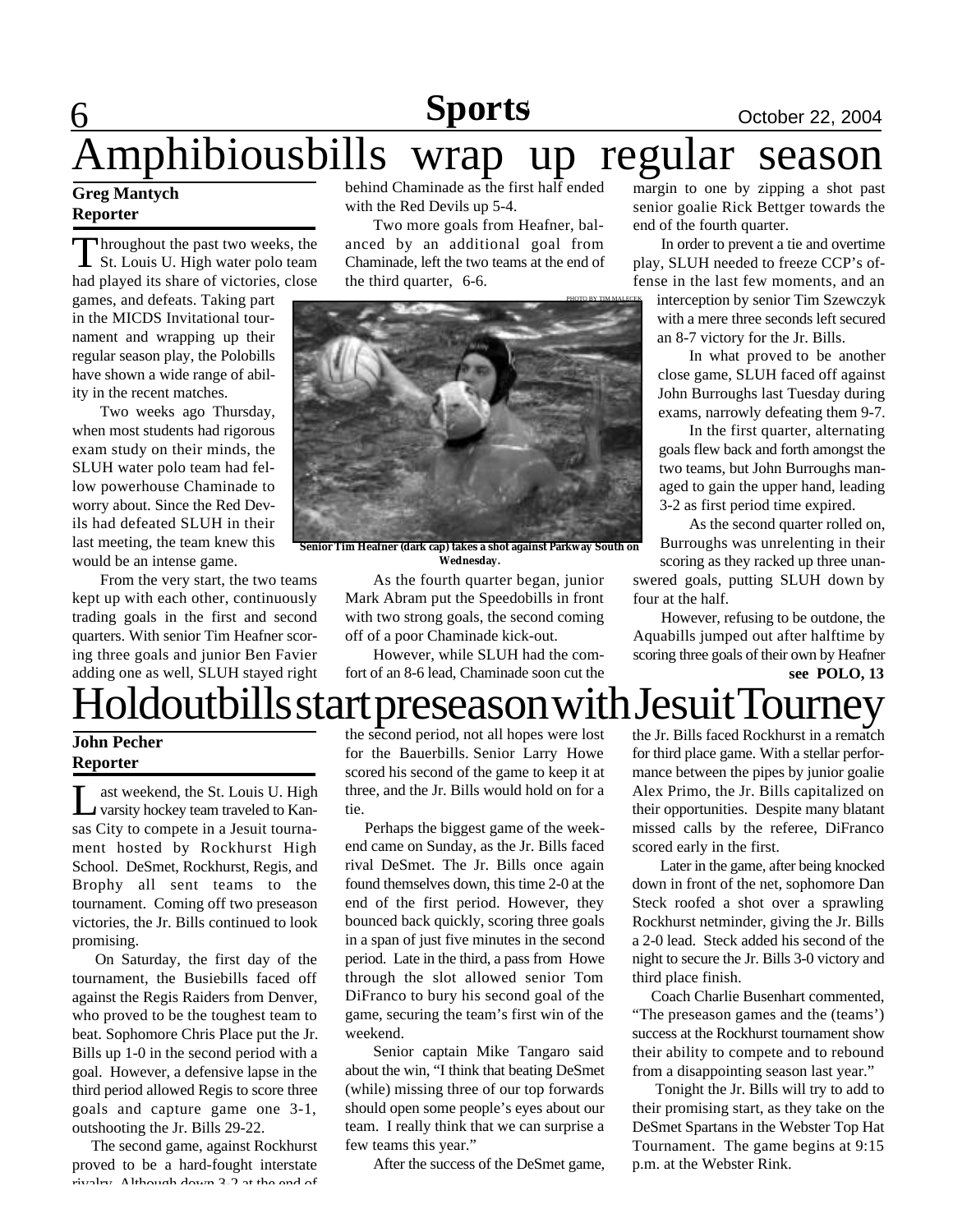### October 22, 2004 **Sports** 7 **Sports** Harrierbills win 10th MCC in 13 years Meier, whose 16:48 earned him fourth

### **Henry Samson Reporter**

Nearly two weeks ago, the St. Louis<br>U. High cross country team set foot U. High cross country team set foot on the Chaminade campus on a chilly Saturday morning with the one desire of sweeping the races at the MCC Championships. They not only won on all three levels, but won with "authority," according to assistant coach Tim Chik.

A dominant day it was indeed for the varsity harriers. For the first time in SLUH history, five runners dipped below the elusive 17-minute mark. Not only did five runners go sub-17, but four finished with first team all-MCC honors.

"It was one of the greatest team performances ever," remarked an excited head coach Jim Linhares.

Outscoring DeSmet 26-47, a noticeable gap in a conference race consisting of five teams, the Jr. Bills captured their 10th MCC crown in the last 13 years.

Once again, junior Ben Murphy-Baum, who has shown his toughness week after week, finished first for the Billikens in 16:22, narrowly missing first place by four seconds.

Senior Alex Muntges got the monkey off his back by running a 16:42, finishing in third place overall and showing that he is finally back on track for the post season. Close on Muntges' heels was senior Dan

# **JV Soccer**

**Season:** 8-7-2

**Last week:** 2-1 Lost to St. Mary's 1-0 on Oct. 6 \*Defeated Parkway W. 1-0 last Monday \*Defeated Lindbergh 2-1 last Wednesday **Next Game:** vs. Chaminade today\* \* Denotes CYC JV Tournament game

### **B-Soccer**

**Season:** 14-0-1 **Last week:** 3-0 Defeated DeSmet 3-0 last Saturday Defeated CBC 2-1 last Wednesday Defeated Whitfield 4-0 yesterday **Next Game:** vs. Lindbergh next Tuesday @ 4 p.m.

place overall and first team MCC honors. Joe Carlson ran a gutsy race, qualifying last among the first team all-MCC men in 7th place with a 16:57. Close on his shoulders was senior Matt Dirnbeck, who, although finishing just two seconds behind Carlson at 16:59, took 11th place overall, rounding out a fast scoring five. Junior Drew Kaiser and Senior Pete Heagney both struggled, but finished well at 17:24 and 17:54, respectively.

"Our guys are now focused on staying healthy, and preparing for the big race. Every workout now counts even more. Our guys can win, it's just that they're gonna have to knock a Titan (Liberty) out of the way first," stated Linhares. (Author's note: but as any classics scholar could tell you, the Titans were defeated by the Olympians. And when they fall, they fall hard.)

After a magnanimous varsity race, the JV Runnerbills set out against a determined DeSmet squad, and, under the leadership of senior Charlie Samson, edged out DeSmet 27-35.

Samson, the individual champion of the race, "enjoyed setting the pace, and was relieved to see no one in front of (me) walking through the chute. It was almost relaxing." Although DeSmet placed three runners right after Samson, striking some fear in the hearts of fans, the JV team stormed back at the end by nabbing posi-

tions five through 11 en route to a brilliant team win in which SLUH brought home 15 out of the possible 30 medals.

Not to be outdone, the freshman team once again tested its unbeaten might against a CBC team that was looking to win. Chris Murphy, Steven Schumacher, and Dan Warner placed 1-2-3 in an amazing performance that vaulted the freshmen to a conference championship. The frosh also controlled the hardware by grabbing 11 out of a possible 25 medals in the race.

In the resounding words of Gandalf in *Return of the King*, "The board is set. The pieces are moving," the postseason is in full swing. It is do or die time for cross country runners across the state as the hunt for an elusive all-state medal or team trophy becomes even more fierce.

According to Chik, "The message we want to get across to St. Louis and the state is that we're ready, we're focused, we're loaded, and we're coming for a trophy."

Varsity racers start at 9:45 a.m. at Parkway Central Saturday. Later in the day at 10:45 a.m., the JV open race will be run. Any competitor is welcome. Come and test your skills against a classmate on what should be the beginning of a momentous end for SLUH cross country. Directions are on the XC website.

### **JV Water Polo C-team Soccer** Weeks in review: Underclassman Sports Wrap

**Season:** 12-3-1 **Last week:** 2-2-1 Defeated Vianney on Oct. 8, 2-0\* Lost to CBC in penalty kicks on Oct. 9\* Tied DeSmet last Saturday, 0-0 Lost to CBC last Wednesday, 3-1 Defeated Vianney 1-0 yesterday **Next game:** vs. Vianney today \* Denotes CBC Tournament game

### **B-Football**

**Season:** 4-4 **Last week:** 1-1 Defeated CBC 14-7 on Oct. 14th Lost to Lindbergh 34-14 yesterday **Next game:** Thursday at Kirkwood @ 4:30 p.m.

**Last week:** 5-0 Defeated Burroughs 11-3 on Oct. 12 Defeated DeSmet 8-5 on Oct. 14 Defeated MICDS 4-3 last Saturday Defeated Marquette 8-1 last Tuesday \*Defeated Prkwy S. 17-3 last Wednesday \*Denotes last regular season game

### **C-team Football**

**Season:** 3-4

**Season:** 16-0

**Last week:** 0-1 Lost to Vianney, 28-8 on Friday **Next game:** Thursday vs. Parkway Central —compiled by Scott Mueller,Tim Huether, and Kyle Kloster

**Note: For other JV XC results, check the XC article in this issue of the** *Prep News.*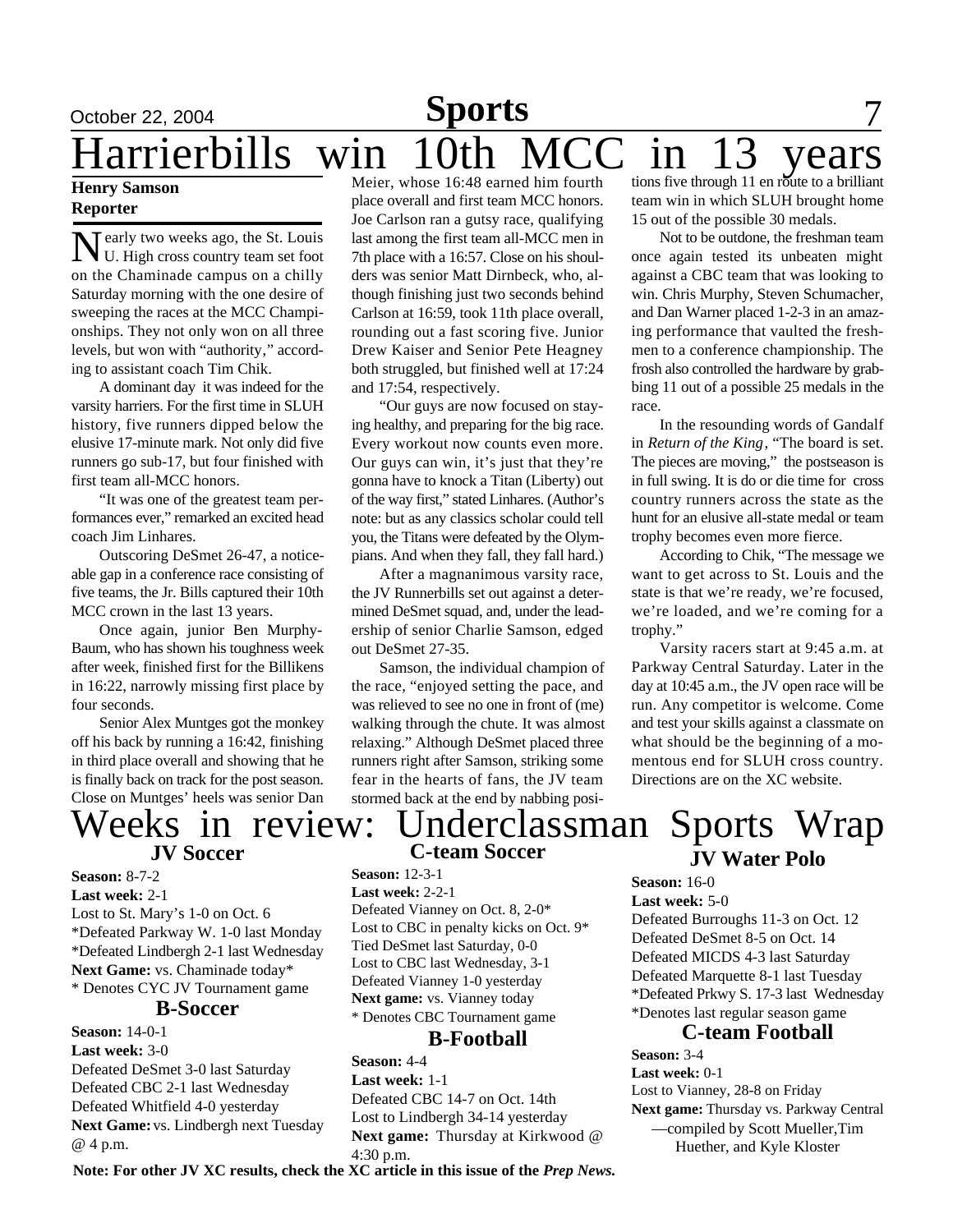### 8 SOCOM

to the middle. The ball bounced off a defender, Irvin blasted a shot, but the goalie made possibly the best save the team has seen all year. (from 5)

The Jr. Bills continued the pressure but found themselves on the wrong end of multiple questionable calls. Finally, to break the 0-0 tie, Schranck was able to beat the defender and chip the ball over the charging goalie.

"It was great to be able to give the team the win," Schranck said.

SLUH continued the pressure with shots by senior Luke Schlafly and Irvin, but the game ended 1-0.

As expected, the CBC Cadets moved on to the finals to face the Jr. Bills on Saturday, Oct. 9. The Celticbills looked substantially better than they had during their first game against CBC. The first ten minutes saw primarily passes at midfield. SLUH could hold the ball and pass on the back line because they weren't pressured, but they didn't make any forward progress.

With 18:00 left in the first half, CBC scored after a corner kick when a CBC forward netted a loose ball. However, soon after, SLUH began to get quality shots. Leinauer turned and blasted a shot after his steal from the defender, immediately followed by a Schlafly shot that went just wide.

The Jr. Bills' best opportunity followed a foul just outside the box. Weiss tipped the ball to Weir, who had a clear shot, but the Cadet goalie made a great save to stop the Jr. Bills.

With five minutes left, a CBC forward dribbled to the corner and passed to the near post. The ball deflected off the CBC forward and past Joe Guntli to give CBC the 2-0 lead.

The Jr. Bills retaliated quickly. With under two minutes left, Wilson dribbled to the corner. The CBC goalie slipped and fell on the damp turf, and Wilson crossed to Irvin, who put the ball in the net and cut the deficit to one.

SLUH came out quickly from half time with two good scoring chances, but couldn't finish. The Jr. Bills' pressure continued when a cross sailed to Weir, who shot just over the net. CBC had a few more shots, but SLUH dominated in the last minutes. The Jr. Bills tried desperately to score. Schranck fought through a defender with three minutes left, but couldn't get a shot off, and the Jr. Bills lost 2-1.

After a rainy exam week, SLUH resumed play last Saturday night, when they clashed with MCC rival DeSmet in the SLUH stadium. DeSmet, coming off of a big win over number one ranked CBC, was looking for another MCC victory, but the Soccerbills would have none of that.

Unfortunately, the Jr. Bills could not add another tally in their win column before the game ended in a 0-0 tie after two overtimes.

Even with the lack of scoring, it was by no means an uneventful game. Both halves were characterized by runs up and down the field by the two teams. Each team took its turn attacking the opposing goal during an evenly-matched midfield battle.

The Jr. Bill defense set the tone early as freshman defender Tommy Meyer stopped a DeSmet player flying down the field approximately ten minutes into the first half. SLUH's defense kept up their good play in the second half when a DeSmet forward came flying down the middle of the field about 15 minutes into the period. Meyer slowed him down at the top of the box and then Zang came over, took the ball, and cleared it out of the zone.

"Tommy is definitely a rising star on the team," head coach Charlie Martel said. "Our defense is really spectacular and we're getting better every day."

Senior goalkeeper Wyatt Woods also played a solid game to keep DeSmet out of the net all night. With 25 minutes left in the half, he got in front of a Spartan shot that took a tricky hop and made a good save.

Later, with about 22 minutes left in the second half, Woods made the save of the night and preserved the scoreless tie. A DeSmet forward nailed a shot towards the right post from 20 yards out; Woods dove, knocked the ball down and then gathered it up before any other Spartans could put it away.

The Pelebills' offensive attack was not quite as impressive as their defensive play, but they took their fair share of shots. The Soccerbills got off to a little bit of a slow start before they turned up the heat with under ten minutes to go in the first half. Weiss, DeBaun, and Brown all made good runs to the goal, but all came away empty.

In the second half, with less than two minutes to play, the Soccerbills had their best scoring chance of the night. Weiss ripped a shot from 25 yards out that ricocheted off of the corner of the goal and out of bounds, just inches from sailing into the top corner.

Because it was a conference game and tied at the end of regulation, the game went into a ten minute overtime. The overtime session turned out just like the first two periods. Both teams had decent chances to score, but couldn't put it away.

Woods came up big with a diving save on a DeSmet cross four minutes into overtime among other saves during the period.

Halfway through overtime, Irvin had the ball in the DeSmet end and played it back to Schranck, who shot it just over the goal.

In the second overtime, neither the Spartans nor the Jr. Bills could find the net to end the game. Both teams had a couple of chances, but the final whistle blew and the match ended in a 0-0 tie.

SLUH faced off against the CBC Cadets again on Wednesday night, their third meeting of the season, having lost the first two games 3-0 and 2-1.

As usual, the defense proved solid. Seven minutes in, DeBaun shielded a forward off the ball, making a great play to earn SLUH the goal kick. The SLUH forwards also put a lot of pressure on the defenders and forced some careless errors.

Both teams had good chances. With 2:28 left in the first half, CBC crossed all the way across the field to the back post and the CBC forward headed it across to the far post but Zang cleared out the ball. Less than 30 seconds later, SLUH had its best opportunity when a pass by Weir left DeBaun with a clear cross to the center,

**see SOCBOTS, 12**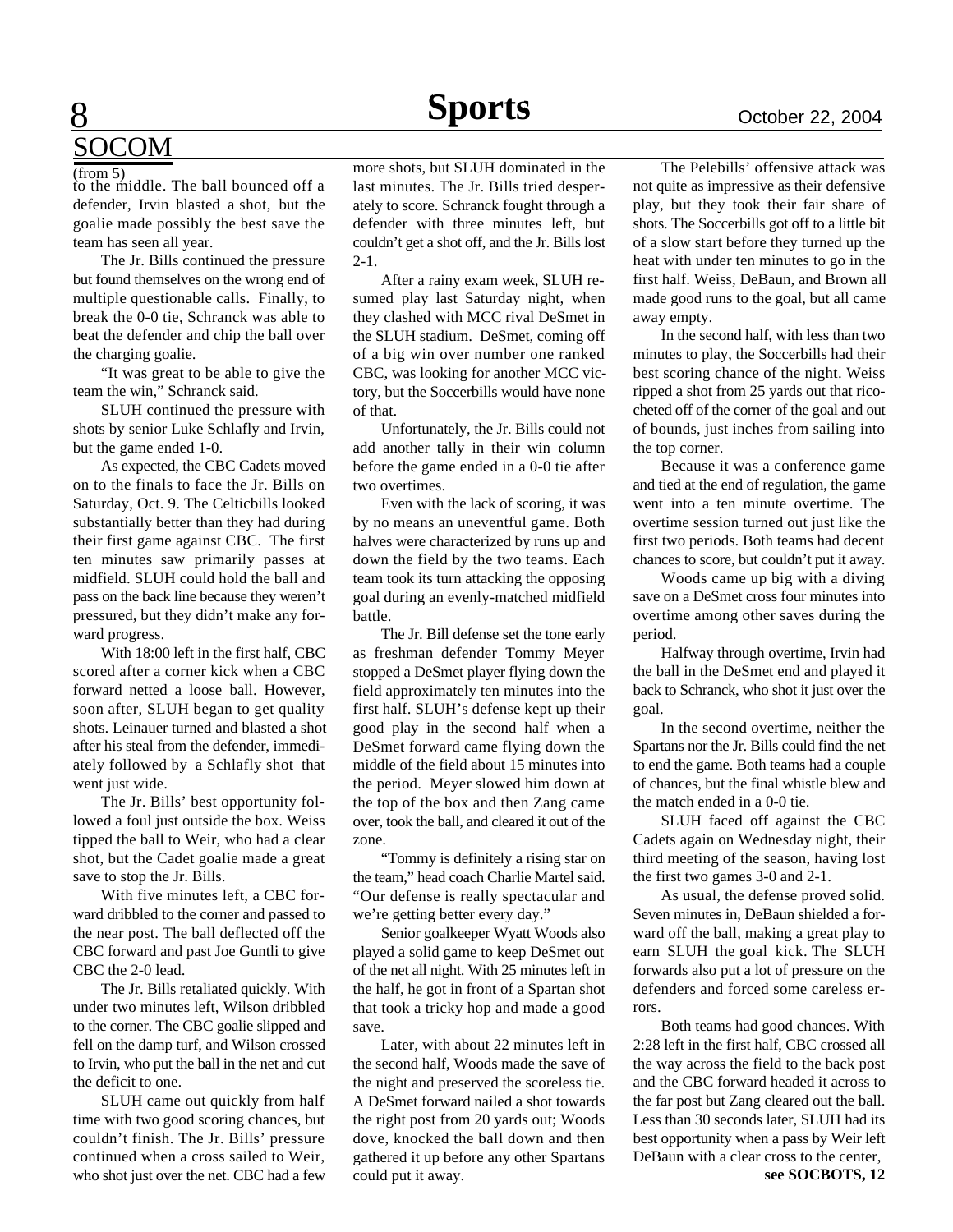## **October 22, 2004 Perspective** 9

# All things to all: acting in England

### **Mr. Chuck Hussung Special to the** *Prep News*

While preparing a talk on sacraments last spring, my thoughts led me to what I called a taxonomy of sacraments but which is actually just a list, moments likely to carry the kind of intensity that often makes us aware of God's presence. I first settled on five—truth, beauty, love and friendship, work, and play—and eventually added two more: moments of moral crisis (from Jim Linhares) and brushes with life and death (from Mike Keeline). Before the list grew, though, as I contemplated the original five,

it struck me that drama offers all five to the men and women who stage our plays.

The whole enterprise is pretense, which is probably why we call them plays, but it's a kind of play that requires a great deal of serious work. A good script confronts its actors and audience with truth (think *Picasso at the Lapin Agile*) and beauty, even if sometimes it's a terrible beauty (think *Terra Nova* or *Man of La Mancha*). And finally, I understand by report that the men and women who work together in theatre create deep friendships, loyalties that often last beyond the run of a particular play.

Through my three-week course at the Globe Theatre last summer, I made my own small excursion into the world of theatre. In addition to studying theatre and *a* theatre, studying with drama teachers and listening to them talk with each other about their work, and studying and seeing plays and

discussing how to teach them, I was cast in a small performance. Along with a young and significantly experienced director, five teachers, some also actors, were assigned the first half of Act One, Scene Three, of *Othello*. I was cast as Othello himself, not even for the entire half-scene but for the first half of it—one *quarter* scene, in other words, thirty of Othello's lines. It was plenty. The lines came fairly easily; becoming Othello was a challenge. I, whose closest encounter with the military was spending a week at Ft. Benning, where Uncle Tom Fitzpatrick was a colonel, was supposed to be a *general*—a general dragged on his wedding night before the Senate by his enraged father-inlaw. I, whose main experiences in public performance in the last twenty years have been earnest prayer services, was supposed to plead for my life before a group of men who value my services but still view me as racially inferior.

*"Even if we can't attain the fullness of Jesus's personality, my teacher urged, we should still aim to make ourselves malleable, ready to be what the people around us need."*

Eventually, by way of a theatre game, my director tricked me out of my cautious self-consciousness. I made my voice larger than before. I worked on acting with my body and not just my face. Once or twice I even strode. I don't think I tore up any scenery, but when our midnight matinee came around, I played my part well enough.

Afterward, as the twenty-four teachers and our four directors were exchanging praise, a fellow student generously said to me, "You were Othello, and you were yourself." It's that overlay that fascinates me about my experience on the stage—how I could be a St. Louis English teacher and a North-African soldier, how a

> kindly woman from Kansas City in the role of Signior Brabantio could fulminate so convincingly against the man who stole his daughter, how the gratitude that welled up inside me when the Senator gave me the chance to defend myself could feel so real and linger to this day within my friendship with Trish, who spoke these words of sober encouragement: " But, Othello, speak. / Did you by indirect and forced courses / Subdue and poison this young maid's affections? / Or came it by request and such fair question / As soul to soul affordeth?" When Trish pretended to be a Venetian Senator and spoke these 400-year-old words to me, it felt authentic, like an exchange from soul to soul. Although she was speaking to Othello, she was looking at *me*. It was *my* desperation she sought to allay. And my memory, although I can cognitively detach her kindness from my own experience, my

memory, which is more a matter of emotion than cognition, retains my fear and her comfort.

The last overlay I discovered in London adds the kinship that comes from working together. In addition to being myself and Othello, I was also Othello and a member of the company, so that the man who raged against me was also Barit who worked with me and opposite me and reassured me whenever she wasn't yelling at me. So that even as I watched the Duke strive to dispense even-handed justice, I was rooting for Val who'd worked so hard to learn her lines. So that when I finally got my chance to defend myself and was completely at a loss for words, looking to the Senators and even the audience in mute appeal and finally turning to Terry, my friend and alter Othello, who had the passion to persuade the Venetian Senate of our innocence, I was **see HUSSUNG, 13**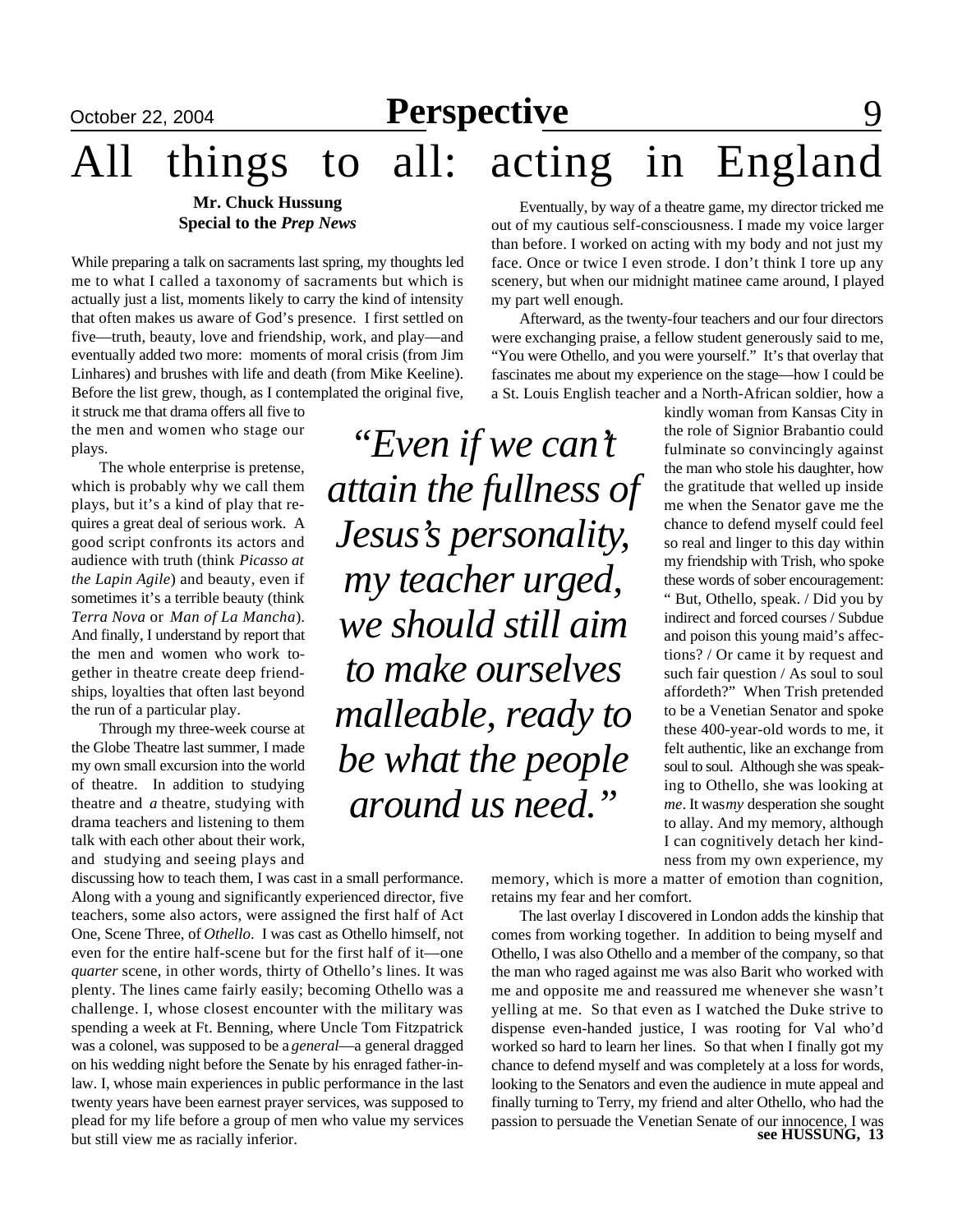## 10 **Sports News** October 22, 2004 CSP Food Bank concludes first quarter food drive

### **Timo Kim Core Staff**

B etween Oct. 4 and Oct. 15, the St. Louis University High Community Service Program (CSP) held a food drive that raised over \$500 and garnered a plethora of canned goods. In each homeroom, students brought both canned goods and cash donations, which the Eating Club then collected and delivered to the CSP program.

The CSP program hosted the drive to create a stockpile of non-perishable food items for food banks at several CSP venues. These sites include Sts. Peter and Paul Shelter, a cold weather shelter for homeless men, Karen House, a shelter for female victims of domestic abuse and their children, and the Disabled Women's Shelter, a long term shelter for women with mental disabilities.

"(The drive) was 'menu-driven', meaning that we tried to provide specific menus to programs," said CSP director Collen Rockers. "I was hoping for the best, and I got more than the best. I'm thrilled."

Although she thanked all the homerooms for donating, Rockers recognized the five homerooms which "went above and beyond" in their donations: freshman homeroom J127, sophomore homeroooms M207 amd M217, junior homeroom M222, and senior homeroom M104.

Because canned vegetables and fruits, ramen noodles, and powdered baking mixes often comprise the majority of food drive items, the cash helped to buy the meat products that food drives usually do not receive. However, Rockers urges students to donate the canned or nonperishable protein sources.

"This year, (the CSP program) is trying really hard to bring food and improve the quality of food which we provide," Rockers said. "The poor deserve the best we have, not the least we can give them."

The next CSP food drive will be the Thanksgiving drive starting Nov. 8 and ending Nov. 16. The proceeds from that donation will benefit the Central Catholic/St. Nicholas School community.

### SLUH raises \$325 in funds *Fundraiser was competition with CBC*

### **Sean Powers Core Staff**

The results are finally in from the charitable fundaiser between St. Louis U.  $\blacksquare$  he results are finally in from the chari-High and CBC. The fundraiser has traditionally taken place between the two schools in the few weeks prior to the annual football game. Usually the amounts raised by each school are announced during halftime of the football game.

This year, however, there was no such announcement, partly because of the lack of attention and proceeds the fundraiser received. SLUH's total came to \$325, which according to STUCO, was not much. St. Matthew's parish in North St. Louis city has been chosen to receive the funds from the schools.

The fundraiser did not begin until exam week. "We got busy with preparing for the Fall Festival and it wasn't till Thursday before the exams when we could start to collect," explained STUCO president Joe Eggleston.

Collecting during exams proved unsuccessful, so a large percentage of the profits came during collections taken during the SLUH/DeSmet football game.

The fundraiser will be discussed during the STUCO forum meeting today during activity period in the theater.

*P* St. Louis' *rep* only weekly *N= ews* school newspaper. "RANDOM" CREDITS *www.sluh.org/ prep\_news.cfm prepnews@sluh.org*

### Volume LXIX, Issue 8

**Editor in Chief:** Greg "G-Money" Fox **Sports Editor:** Tim "A lightbulb named Harvey" Huether

**Features/Photography Editor:** Alex "Ya know, sometimes I wish I was a woman" Sciuto

**Core Staff:** Sean "Ozarkland, Here I come!" Powers, Timo "Job 2:8" Kim, Kyle "It took me nine days to realize I had a broken ankle" Kloster, Brian "Curious" Krebs, Andrew "Someone stole my pogs" Mueth

**Staff:** Seth "The Teacher's Pet" Clampett, **Photogapher:** Ryan "Prime" Scott **Advisors:** Frank "Kojak" Kovarik, Sean "Broccoli" O' Neil

**Moderator:** Steve "Moron" Missey SPRING TRAINING

#### (from 1)

Danis lobby. A dinner buffet will be served along with cocktails and homemade deserts.

Sneak Peek originated years ago as a small party for anyone who was helping organize Cashbah, "a get to know you type of thing," as Cherre put it. In the mid-1990's the party expanded and became a preview for everyone who is either working or attending the auction.

Though invitations have been sent to over 2,300 people in the mail, anyone who wishes to attend but did not receive an invitation may come and be part of the evening's festivities; the cost is \$20 for dinner.

Cherre summarized, "Sneak Peek (exists) to generate publicity, and create interest (in Cashbah)."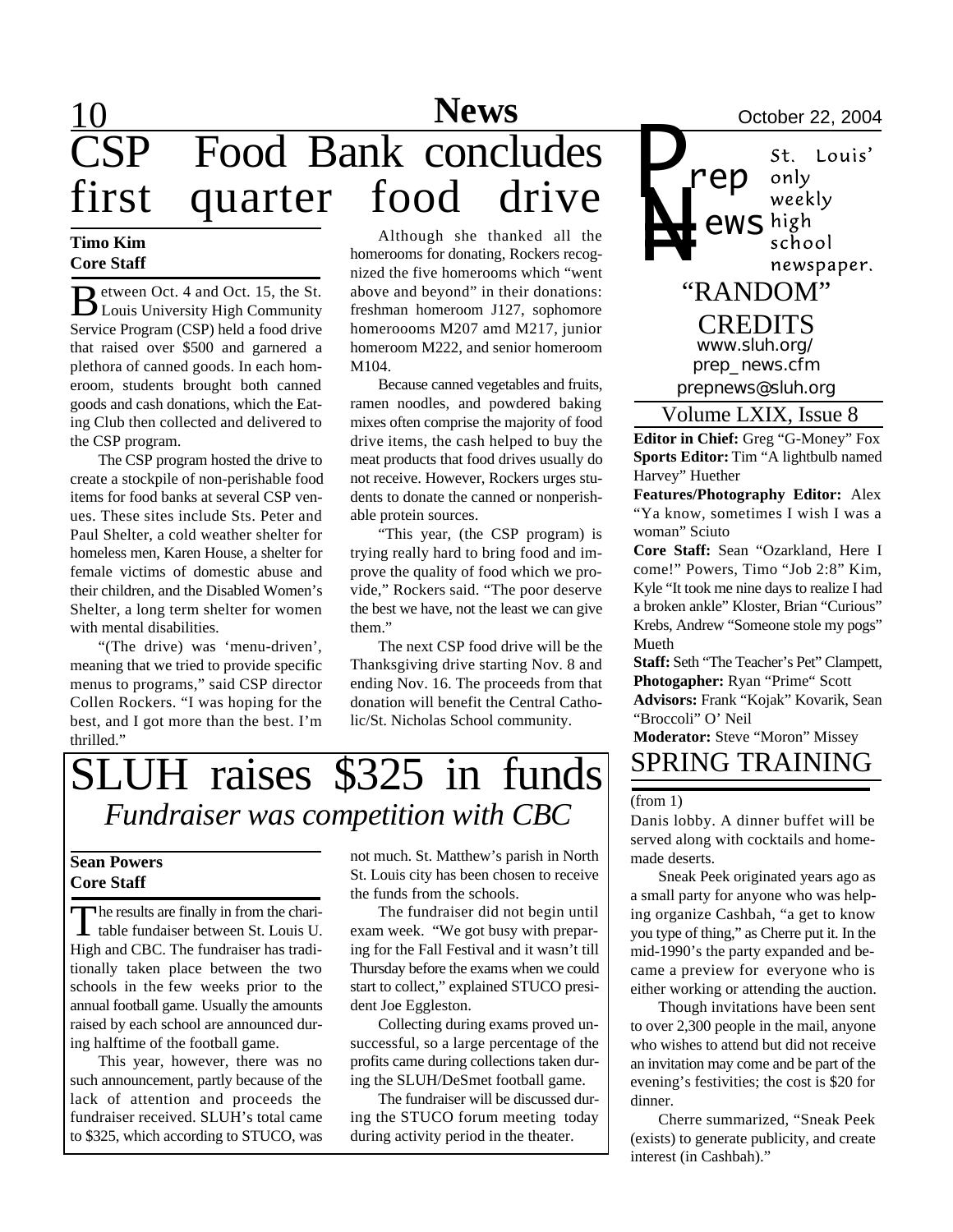### TOMMY JOHN

#### (from 1)

outfitted with shatter-resistant, hurricaneproof glass. The new windows will increase energy efficiency and stop the rampant leakage the old windows allowed.

The meeting room across from the math office in the second floor corridor, M212, has also been renovated. The room has recently received carpeting and a modular table setup. The room can hold up to 18 people, and can be reserved by both faculty and students as a meeting area.

Window improvements have also been made in the Currigan Room. The windows have been capped with aluminum and have been fitted with storm window coverings within the last month to protect the existing window. According to Zarrick, "We had at one time thought about replacing the Currigan windows, but they were the old historic windows with a little bit of stained glass in them, and rather than replace and remove those traditional windows on the inside, we thought, in keeping with the rest of the architectural look, we put on brown aluminum storm windows and then capped all the deteriorating wood and aluminum."

Maintenance Director Ray Manker and his crew installed new ceiling fans in four classrooms including M104, M106, and M122 last week. The teachers in those classrooms requested the fans after Zarrick mentioned the possibility in a teachers' meeting before the school year began, after Zarrick asked that teachers refrain

#### (from 3)

I am making progress in becoming healthy.

The reason I am writing this letter is because I never thought I had a problem in high school. I could not have been more wrong, and as every weekend went by, it just got worse and worse, and look where I am now. By no means am I trying to condemn you for drinking or using drugs because, like I said, I was right there doing all of those very same things you are. All that I want from this letter is for you guys to just stop for a minute and take a look at yourself. Don't automatically say, "There's no way I have a problem." Just

from opening windows in their classrooms because opening the windows throws off the heating and cooling system. The teachers, however, still wanted some control over the temperature because rooms often become stuffy, especially on the east side of the building when the sun hits the rooms, so the fans were installed. Installation had to wait until exam week because the electricity needed to be shut off in each room in order for the fans to be installed.

History teacher Steve Aylward, whose room, M104, received new fans, joked that "(the fans) keep me from dying of claustrophobia, oxygen deprivation, and smelling sophomores." Aylward added that the new fans also keep the students from "smelling me."

The new concrete recently poured on the sidewalk between the Jesuit wing and the athletic entrance is still hardening. It needed to be replaced because the concrete in certain areas, according to Zarrick, was "posing a trip hazard for students, pedestrians, on our quadrangle area/upper campus." The replacement was originally scheduled for a few weeks ago, but, due to poor weather, the crews began to replace the concrete Tuesday, finishing on Wednesday. The concrete should be fully hardened and usable soon.

Improvements and maintenance, while necessary and useful, were not very costly. The theater improvements came to around \$4500, but Zarrick said that otherwise, none of the improvements are financially significant. ZINN

> observe how much you drink, how often you drink, and, more importantly, who you become when you drink. I know that my mental illness has contributed to a lot of my problems, but just because you aren't bipolar doesn't mean you are immune to alcoholism. In closing I just want to thank Joe for his concern for you guys and hope that all of you take this letter seriously, because alcohol and drugs can control you, and I don't want anyone to go through what I have been through in my short life.

### HILL

#### (from 4)

"Jesus is soft on crime." When Jesus says, "Render therefore unto Caesar the things which are Caesar's," below are the words "Jesus will raise your taxes." When Jesus says, "Do not resist one who is evil. But if anyone strikes you on the right check, turn to him the other," below are the words 'Can we trust Jesus to fight the war on Terror?" And at the end it says "Jesus is wrong on social services. Wrong on Crime. Wrong on defense. Wrong for America."

I don't want people to assume either, like I mentioned before, that I am pretending to know more than some of the greatest minds in history. But I have a deep belief that I should not idly accept what they are telling me to do and that, instead, I need to listen and reflect, following my beliefs and using the beliefs of the church as a guide. But if I don't question what I am told, then how will I ever grow as a person?

Mike Hill, '05

### HAMILTON

#### (from 3)

light." Yet, these actions are selfless and, as such, we should ignore what our peers outside of SLUH think and emulate my wonderful classmates when on campus. For example, the cafeteria could start selling junk food that, if we kept eating it, would do more damage than the McDonald's diet. The administration could even let alcoholic beverages be sold at SLUH fundraisers like the Cashbah. Slightly tipsy people are even sometimes willing to randomly donate ten thousand dollars to our school. We wouldn't even have to put a good paint job on those pieces of junk from our storage rooms!

In summary, I believe that here at SLUH we should emulate and give praise to students who follow our motto "men for others" so closely.

#### Sincerely,

Ryan Hamilton, '05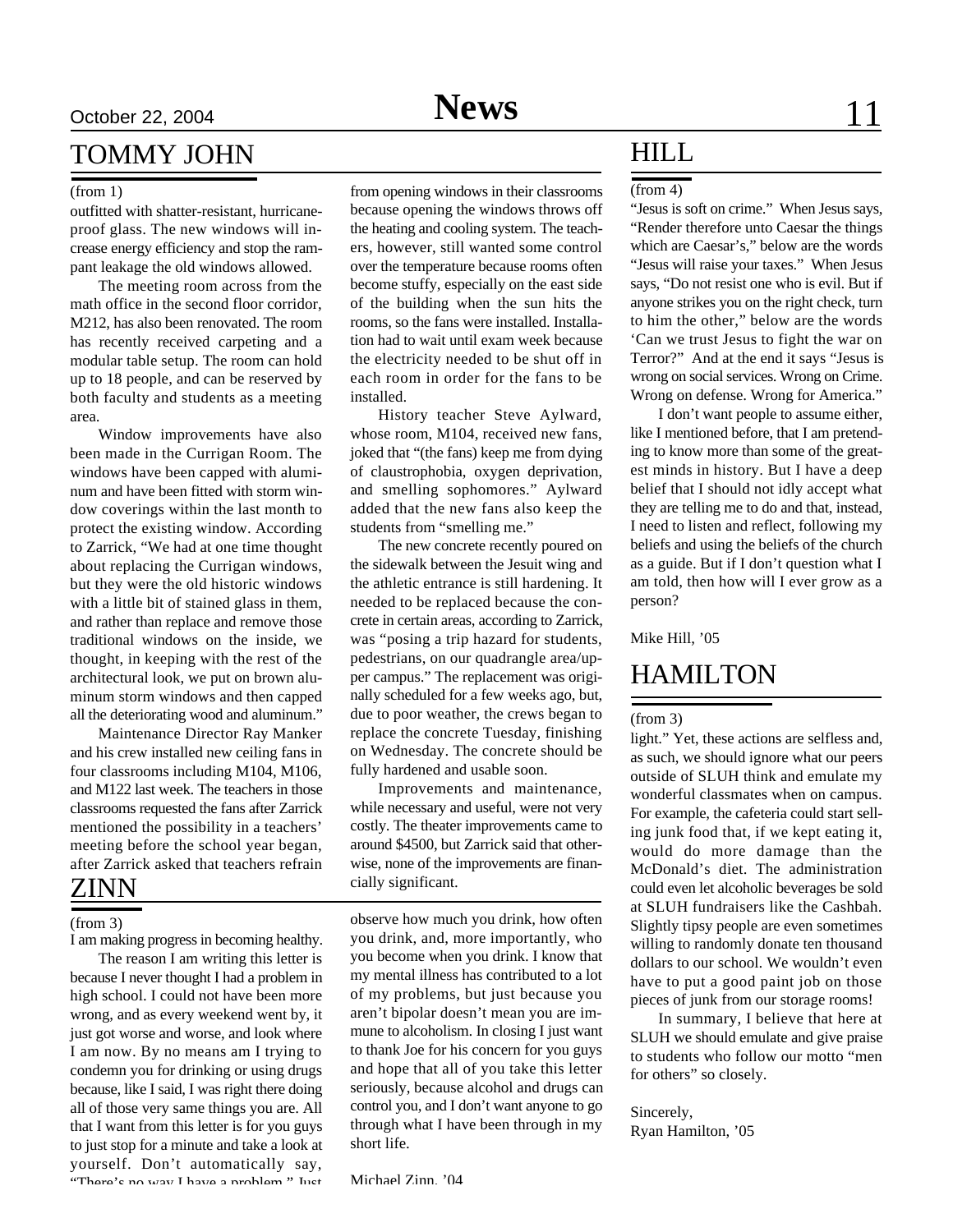### **Sports** October 22, 2004 **Sports**

# SPLIT

#### (from 5)

point. The CoachTbills answered back when John Warner caught a pass from Behr three minutes later for six points, but the Bills also failed the extra point.

Although a loss is never a good thing, the night did have some high points. Senior defensive end David Franklin played a strong game, with eight tackles, one assist, and a sack. Junior Scott Rice, who has been recovering from a bad shoulder, also performed well, with seven tackles, six assists, two sacks, and a fumble recovery. Finally, senior Matt Herzberg and junior Isaiah Cole both had seven tackles and eight assists, while Cole also had an interception.

SLUH treated its fans to an exciting game last Friday night. It was a crisp autumn night, but the hike most spectators had to take to get to the stadium from their cars offset the temperature. It was obvious that the cool night air did not affect the Cadetcrusherbills as Simmons rushed for 166 yards and Behr passed for 160 yards on the night.

### SOCBOTS

#### (from 8)

but Leinauer just missed the ball at the mouth of the goal.

The second half was marked by more even play, each team having its own streaks of possession. With ten minutes gone, a questionable call led to a free kick near the box. Guntli made the easy save.

About two minutes later, star CBC forward Thiago SaFreire scored. A CBC free kick sailed into SLUH's box and Guntli came out to grab it, but the ball was cleared by Zang right to a waiting SaFreire, who tapped it off the right post vacated by Guntli.

About midway through, DeBaun went down hard with a hip injury on a contested ball. Said Martel, "It's a huge loss to the team. He just aggravated an old injury. I'm not sure how serious it is. He (went) to the doctor's on Thursday. Connor Finnegan really stepped up and played well in his spot."

Seconds after the injury, a volley

The only scoring in the first quarter was by the Cadets, on a touchdown with 3:30 left in the first quarter.

In the second quarter, on a play that was both exceedingly lucky and the result of much practice and discipline, sophomore defensive back Willie Shipp blindsided a Cadet receiver, causing him to lose the ball. Junior safety Eric Hunt, who also had an outstanding game, was two paces behind and ready to help him take down the receiver. Hunt caught the ball after Shipp popped it out, robbing the Cadets of ball possession and the momentum they had built up on their drive downfield.

Later in the second quarter, Hunt again demonstrated why he is a starter when he intercepted what would have been a CBC touchdown pass inside the Bills' 5-yard line.

The Dynastybuildingbills came out strong from half, with a seven-minute march downfield that ended in Simmons pounding a game-tying touchdown in.

Early in the fourth quarter, however, the Cadets kicked a field goal to give them the lead.

landed on Schranck's foot, who turned and shot just over the net. SLUH followed up with two more quality chances, but couldn't score.

With 13 minutes left, however, Weir scored to tie the game 1-1. Irvin had crossed the ball to Schranck at the top of the box, and Schranck redirected it to Weir down the left side, where he popped it over the goalie and into the back of the net for his fifth goal of the year.

Martel was impressed, saying, "I was really gratified with our play after being down 1-0 and then Malcolm's injury. We came back and scored the goal and then pressured for another."

SLUH had another great chance with less than three minutes left, but a questionable call foiled their plans. Regulation time ended with the score 1-1.

In the first sudden overtime period, both teams had a legitimate scoring chance. An Irvin throw-in found its way to Leinauer, but was cleared away. Then,

In the following series, Simmons had big runs on every other play, which energized not only the fans but the team as well. Of his three stunning runs, which brought the Bills all the way from their end zone to the Cadets' 10-yard line, the always humble Simmons recollected, "I was tired."

The Bills decided to go for the sure bet, a field goal by Behr, to tie the score.

After an interception by Shipp, the Bills regained possession of the ball. On the ensuing drive, Behr threw a perfect, picturesque 76-yard pass to Paul Chaney, who ran it the rest of the way to the end zone with 2:34 left on the scoreboard.

The defense, charged with preserving the lead, came out and stonewalled CBC. After another Hunt interception, the game was all but over with the star of the night, Behr, taking a knee while the crowd went wild.

When asked why the Bills lost to DeSmet and fared so well against CBC, offensive line coach Mark Tychonievich responded, "The line held much better."

Senior captain Dave Klug attributed the win to CBC's lack of tackling ability.

with under two minutes left, a give and go from SaFreire left a CBC player with a wide open shot, but Guntli made the save of the game, diving near post to stop the ball.

CBC stifled the SLUH hopes of victory early in the second sudden victory period. With 7:22 left, a loose ball at the top of the box led to a shot that beat Guntli to the corner to give CBC the 2-1 victory, its third over SLUH of the year.

"(Wednesday) was definitely the best game of the year against CBC, and the game against DeSmet was our second best," commented Martel. "I've done this 13 years, and I've never had a group of guys that have come together like this."

Martel is really happy with his players' recent performance: "I really think that we're one of the teams to beat."

SLUH dropped its overall record to 12-6-2 and their MCC record to 1-1-1. SLUH plays a make-up game against Webster at SLUH today at 4:30.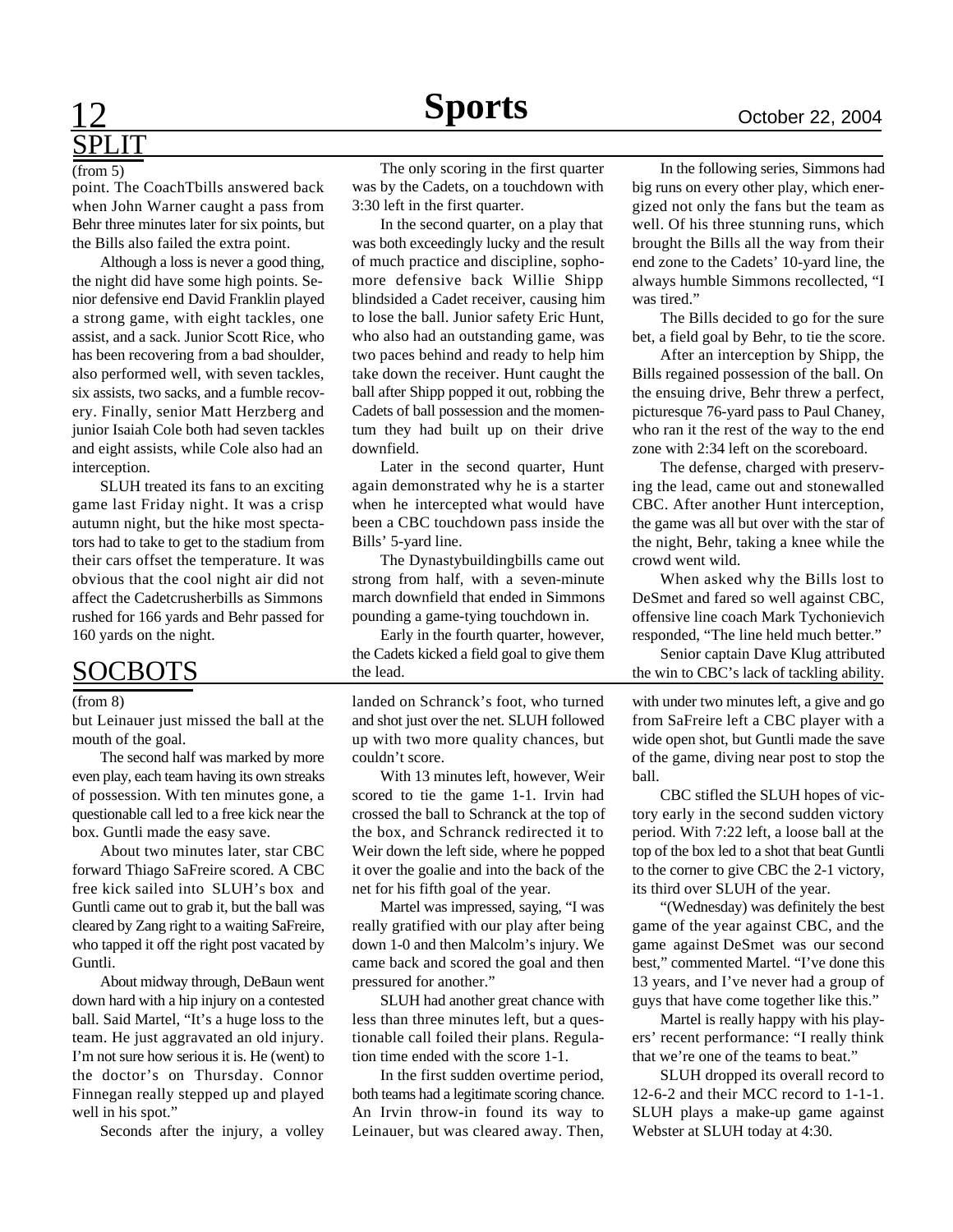and Szewczyk.

With SLUH trailing John Burroughs by one at the beginning of the fourth quarter, Favier, Heafner, and senior Eric Appelbaum pounded in an additional three goals, setting the final score at 9-7.

The Jr. Billikens once again engaged in a tight battle of strength, facing DeSmet on Thursday, Oct. 14.

Although the Spartans quickly got a 2-0 lead on SLUH, the Polobills, with goals from Heafner, Szewczyk and senior Tim Lonergan ended the first quarter on top, 5-3.

Yet, much to the dismay of the team, DeSmet did not go gently into that good night, blasting in three consecutive goals in the third quarter while SLUH scored only one to tie the game at 6.

In the fourth quarter, any effort by SLUH to run away with the game was futile, as two goals from each side kept the game tied while an intense overtime ensued.

In overtime, Favier, dominating all the water around him, sent a rocket past the goalie's head with only six seconds remaining; SLUH emerged victorious, 9- 8.

"It was a tough game," remarked junior Jon Dombek on the narrow margin of play, "and we were all tired physically and mentally from a long week."

The next task on the H2Opolobills' long list was the annual MICDS Invitational. Because teams from SLUH, Chaminade, MICDS, and Kirkwood were in the invitational, breezing through any of the games in the tourney would be extremely difficult.

In the first round, SLUH faced off against yearly rival MICDS. Having beaten them in a thrilling overtime match just recently, all SLUH fans expected a good match.

However, much to everyone's disappointment, MICDS came out hot, rallying off three goals before SLUH's Heafner could even score one.

The rest of the game did not look optimistic either as the Rams racked up one goal after another regardless of the

 $\frac{1}{r}$  (from 6) tenacity of the play by the Jr. Billikens. (from 9) When the fourth quarter started, MICDS led SLUH, 9-2.

Regardless, the U. High team fought to the very end, as Abram and senior Adam Trafton both scored, but the fivepoint deficit would prove too great to overcome, and MICDS managed to sink SLUH, 9-4.

In the next round versus Kirkwood, the dominant SLUH team reappeared. Before the Pioneers could muster up a fighting chance, the Billikens had pounded in eight goals in the first half.

While Kirkwood managed two goals in the second half, SLUH continued to play with full offensive force as they reaped another eight goals, finishing off all competition, 16-3. Heafner and Abram racked four goals a piece in the contest.

Things began to look up in the final round of the invitational with Heafner ramming in three goals in the first quarter. But Chaminade proved able to match and overcome such efforts with prowess, taking a 5-3 score at halftime.

Things would only get worse, as the Red Devils continued to defeat SLUH's defense while the Jr. Bills' goals were too few and far between, as Chaminade defeated the U. High, 10-7.

"While we had some offensive struggles," commented sophomore Jake Roeckle on the double loss in the MICDS Invitational, "our defensive faults stood out the most."

On the brighter side, SLUH finished its season play by defeating Marquette 16-6 and Parkway South 12-6, in characteristic fashion.

At the end of October and into the beginning of November, SLUH, (7-0 in their conference), will compete in the Missouri District Tournament, with the ultimate goal being a state championship. Considering the intense matches from several teams this year, SLUH will expect to have an exhilarating but difficult run in the next two weeks.

" I am very confident in this team for the district games," assured Szewczyk, "and each match will prove to be very exciting for everybody."

### POLO HUSSUNG

grateful that the larger personality was handling our defense, the experienced actor delivering the long monologue: "Her father loved me, oft invited me; / Still questioned me the story of my life . . . ."

What I wonder about, and worry about a little, is how the actor's sense of himself is altered through years of stirring other personalities and experiences into his own, whether the mild dissonance that fascinated me last summer can get out of hand and leave an actor muddied in his soul. But then I remember a Bible study I attended years ago, back in the '70s, when the teacher pointed out the eminent flexibility of Jesus's dealings with the men and women around him, how he could be blunt when bluntness was needed, or emphatic or earnest or furious or tender. Even if we can't attain the fullness of Jesus's personality, my teacher urged, we should still aim to make ourselves malleable, ready to be what the people around us need. Maybe, I now wonder, when an actor rehearses and performs in the name of Christ's Kingdom, dedicating all of her own thoughts, words and actions to God's glory and all of her character's as well, maybe she's practicing flexibility, getting herself ready to become, like St. Paul, "all things to all men and women." Maybe the sacrament of the play goes beyond preparing it and presenting its truth, beauty, and playfulness to the world and readies the actors to be Christlike, supple and loving, in our rigid world.

### *SOCCERBILLS DEFEAT WHITFIELD, 4-0*

On the heels of another shutout by senior goalkeeper Wyatt Woods, SLUH defeated Whitfield, who had beaten CBC earlier this year. SLUH took a 2-0 lead in the first half on goals by Matt Lineauer and Matt Wilson. Wilson's second goal of the game came in the second half , and increased the lead to 3-0. Tom Irvin capped the scoring on a feed from freshman Quinn Ottwell. Ottwell notched the assist in one of the first games during which he received significant playing time.

—Compiled by Brian Krebs